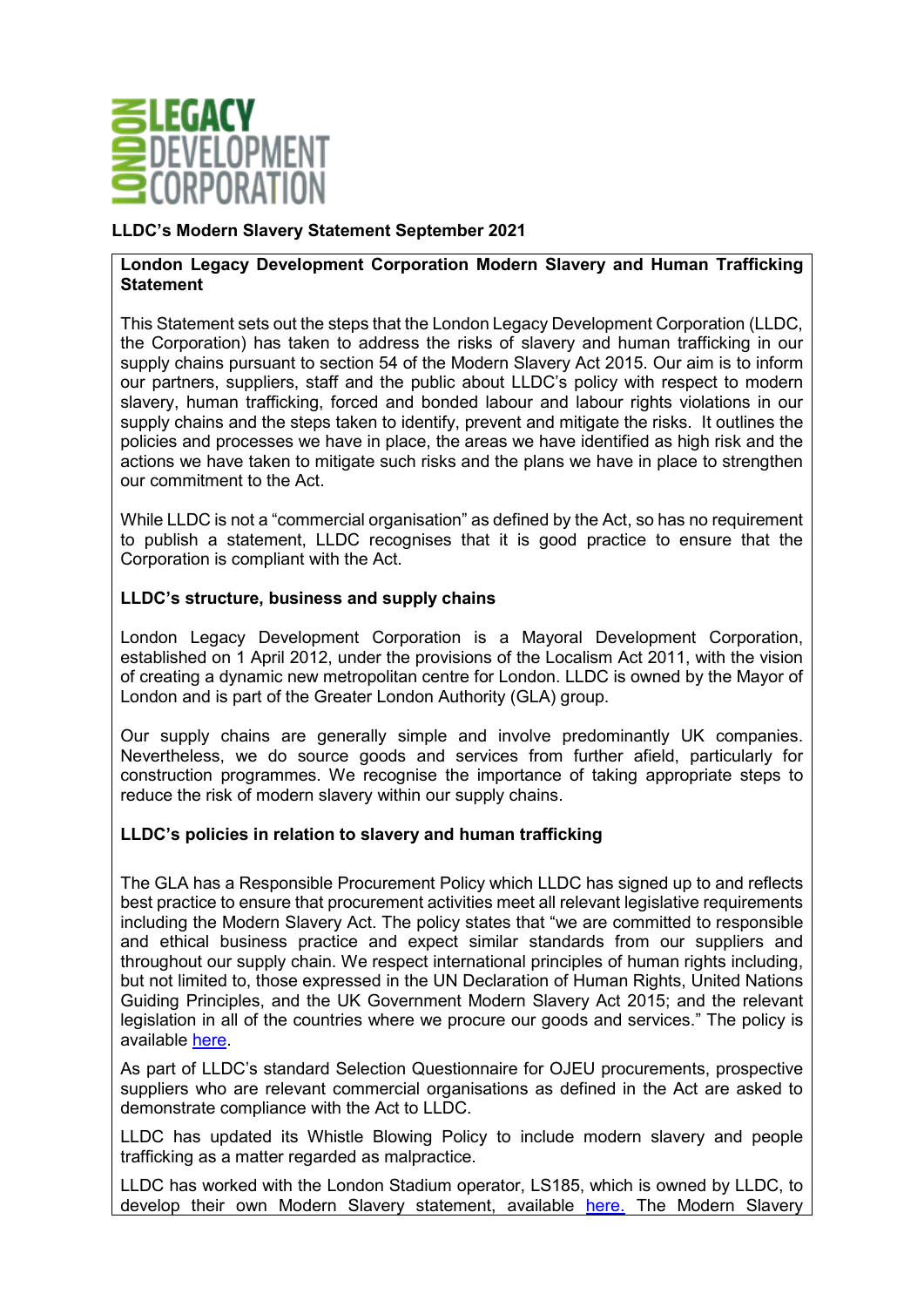Statement also covers subsidiaries in the LLDC Group: Stratford East London Holdings Ltd, Stratford Waterfront Management Company Ltd and Stratford East London Developments Ltd.

### **Risk analysis on where there is a risk of slavery and human trafficking taking place**

The principal categories that LLDC deems as carrying material risks of human rights abuses are construction, catering and facilities management services such as cleaning and stewarding and security services. Further risk and opportunity assessments to identify other contracts and areas of spend, where there may be a high risk, will be undertaken in the coming year.

#### **LLDC's due diligence processes in relation to slavery and human trafficking in its business and supply chains**

LLDC continues to undertake due diligence into its supply chain processes to address the risk of modern slavery, human trafficking, forced and bonded labour and other human rights risks in the supply chain. Progress has been made with our major construction contracts on East Bank and as a priority in the coming year, attention will be paid to modern slavery risks in catering, facilities management services and stewarding, wherever lower pay is prevalent and where demand for unskilled labour in the supply chain may be met by third party agencies. Contractors will be encouraged to recruit directly wherever possible and to undertake regular audits of third-party agencies to check for the signs of human rights abuse.

LLDC's standard contracts include clauses that oblige contractors to comply with the Modern Slavery Act. This text is from LLDC's standard low value goods and services contract: "The Supplier shall in the performance of the Contract (at no additional cost to the Legacy Corporation) comply, and ensure that any sub-contractors comply, in all respects with relevant and binding UK laws or any other regulation or by-law (including, without limitation, with the Modern Slavery Act 2015 and the Anti-Slavery Policy) from time to time in force which is or may become applicable during the period the Contract is in force.

LLDC has implemented changes to strengthen LLDC's NEC3 contracts, including on East Bank, in relation to compliance by the contractor and their sub-contractors with the Modern Slavery Act and ensure that contractors meet the requirements of a Certified Ethical Labour Scheme. The relevant clauses have been inserted into new contracts and bidders' Modern Slavery Statements are assessed as part of East Bank procurements. LLDC's Project Management Partner is responsible for ensuring that contractors are monitored in implementing these requirements. LLDC continues to work in partnership with GLA responsible procurement colleagues and have reported that other organisations are considering using similar contractual clauses as LLDC to embed the certified labour scheme in supply chains.

LLDC contributed to the GLA Group's brief to procure an assurance provider to work across the group to develop a robust assurance process for the Group, and sat on the evaluation panel to select the successful provider. The provider has developed a handbook for use with key suppliers to ensure Modern Slavery risks are being mitigated in high-risk areas e.g. construction sites, cleaning workforce, track labour, and other sectors to include on-theground, empirical evidence of modern slavery prevention measures. Recommendations in the handbook have informed the action plan below.

LLDC has signed up to the Gangmasters and Labour Abuse Authority's (GLAA) Construction Protocol. The GLAA is an arm's length body of the Home Office who are authorised to investigate and prosecute offences of labour market exploitation. Joining gives LLDC access to a network, best practice and expert knowledge.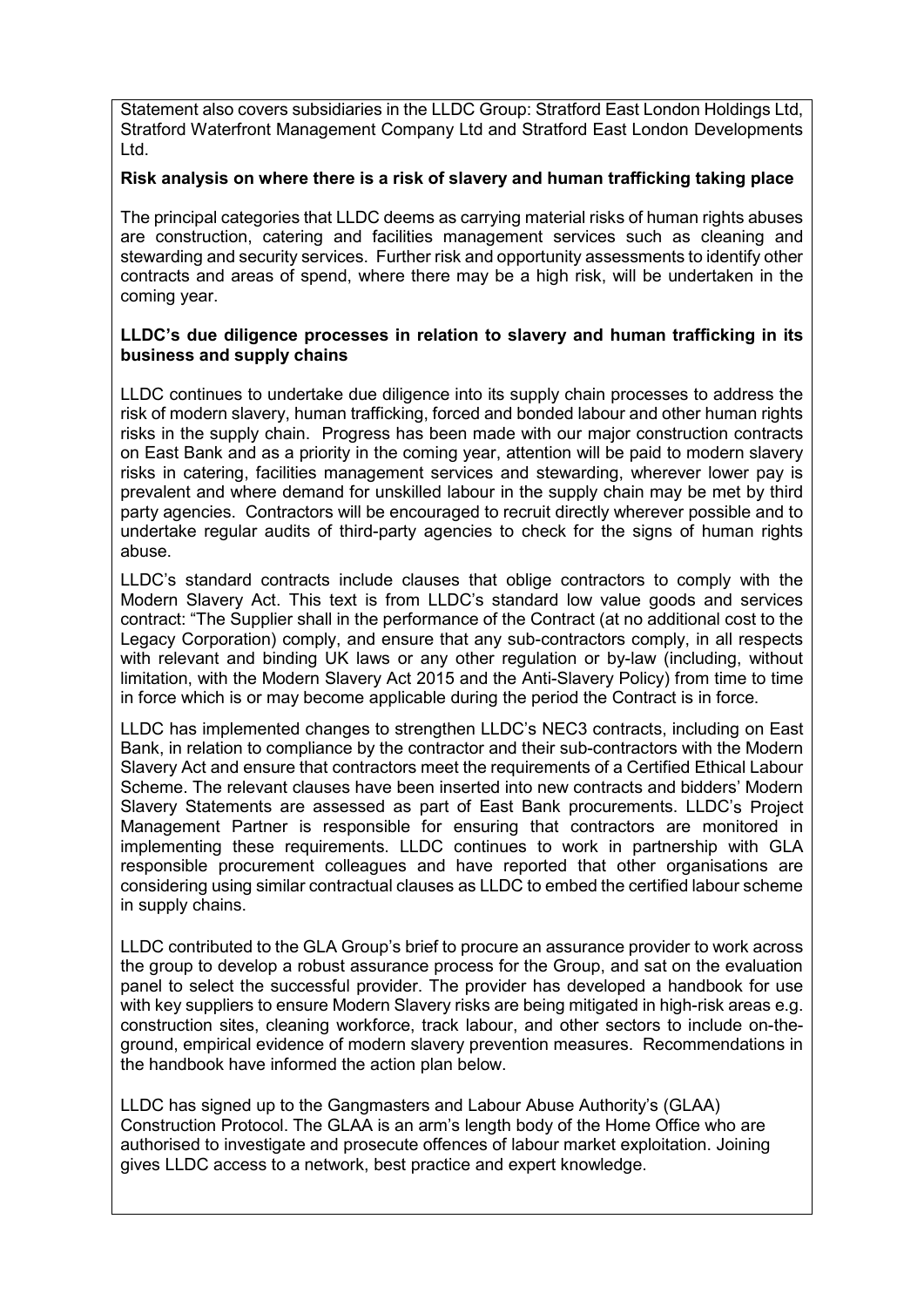### **Effectiveness in ensuring that slavery and human trafficking is not taking place in its business or supply chains, measured against such performance indicators as it considers appropriate**

The annual exercise we undertake with employers on the Park in relation to payment of the London Living Wage and the non-exploitative use of zero hours contracts is now extended to include questions about the businesses compliance with the Modern Slavery Act and their related due diligence work with supply chains. The responses are analysed and further information or monitoring visits will be requested by LLDC where required.

Mace, LLDC's East Bank project management partner's approach to monitoring modern slavery compliance in the supply chain includes ensuring that contactors sign up to a certified ethical labour scheme (e.g. Clearview and Hope for Justice) and join SEDEX, who specialise in mapping supply chains and identifying risks of where modern slavery is most likely. Mace report the status of all on site contractors at East Bank in relation to Modern Slavery to the Modern Slavery Group: The assessment by SEDEX has found that all of the contractors on site have a low risk rating for modern slavery so no further investigations are recommended. On site awareness raising and communications around modern slavery have been implemented at Stratford Waterfront.

## **Training**

Key employees in the Programme Management Office and Procurement team have received guidance from the GLA Group's Responsible Procurement team who have expertise in this field. Key employees have also joined webinars on the subject. Training on Modern Slavery for relevant employee was undertaken in 2018/19 and a Modern Slavery update was given to an all staff briefing, a further briefing will be given in 2021 along with a roll out of the emerging Home office e-learning tool for public sector procurement.

# **Our key goals**

LLDC reconfirms its commitment to better understanding its supply chains and working towards greater transparency and responsibility towards people working in them.

We will continue to work with our partners and suppliers to undertake supply chain due diligence and mitigate the risks to human rights in our supply chains. We will also ensure that these issues are considered as part of transition plans setting out how LLDC's functions will be undertaken when the Corporation comes to the end of its operations. As LLDC acquires knowledge and develops capability across all higher-risk spend categories, the intention is to codify and communicate for wider use in the GLA Group those due diligence processes that are found to be the most successful.

## **In the coming year LLDC will pursue these key goals:**

- Continue to deliver the Mayor's Responsible Procurement Policy.
- Ensure compliance with contractual requirements relating to modern slavery for our major construction contracts.
- Complete a further risk and opportunity assessment to identify other contracts and areas of spend, where there may be a high risk of poor working conditions, human rights abuses or negative impacts on security and crime.
- Complete an annual audit to ensure that key employers on the Park comply with the Modern Slavery Act.
- Run an online analysis of key suppliers' modern slavery compliance through The Transparency in Supply Chains Platform [\(Tisc\)](https://tiscreport.org/) and follow up where compliance scores are low.
- Key suppliers to be risk assessed using the Cabinet Office Risk Assessment Template, by Nov 2021.